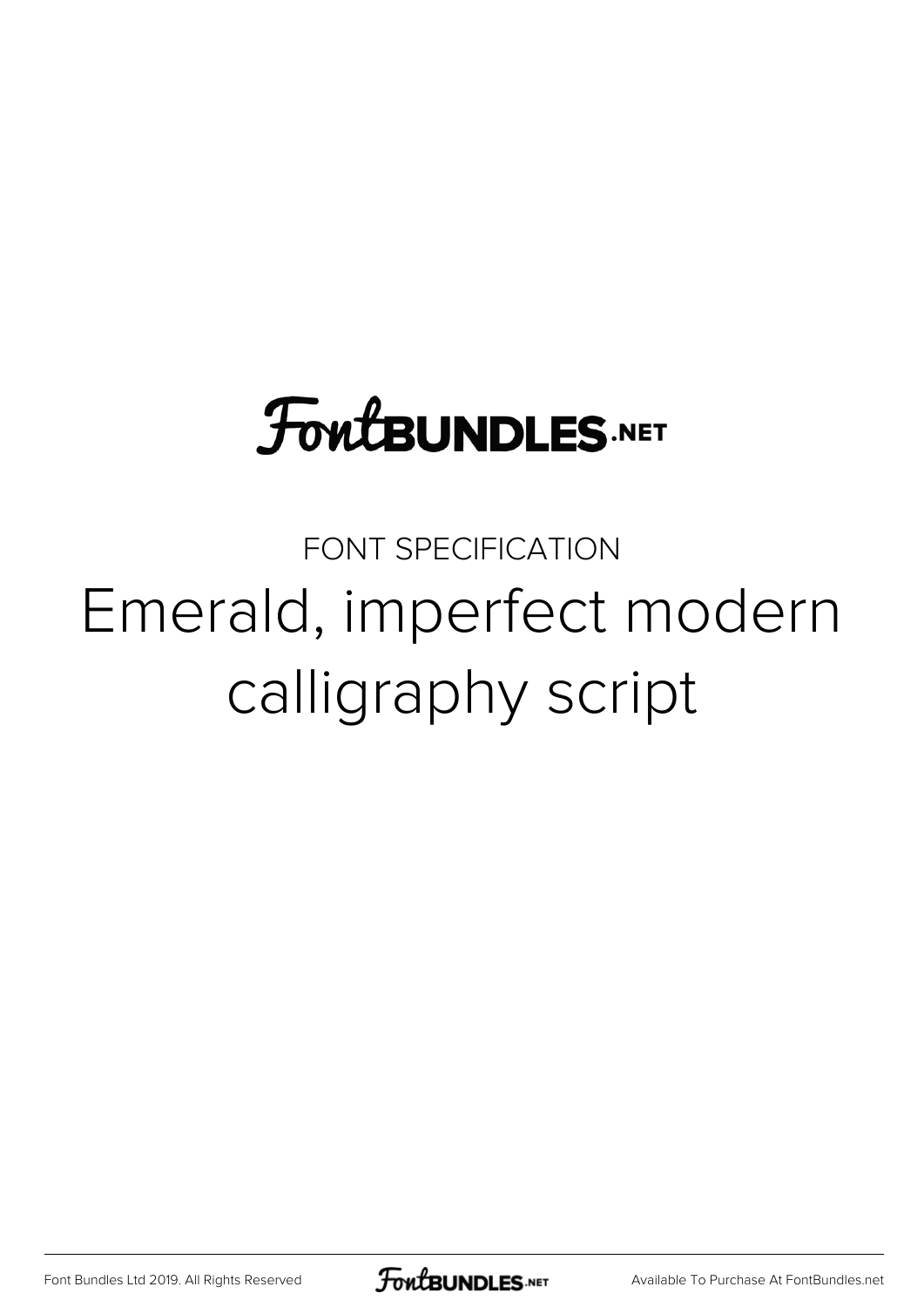## Emerald - Regular

**Uppercase Characters** 

ABCDEFGHJJ  $U(XZZ)$ 

Lowercase Characters

abcdebghyjklmnopgrstuvu

 $x y z$ 

Numbers

0123456789

**Punctuation and Symbols** 

 $\not\!\!\!\!/$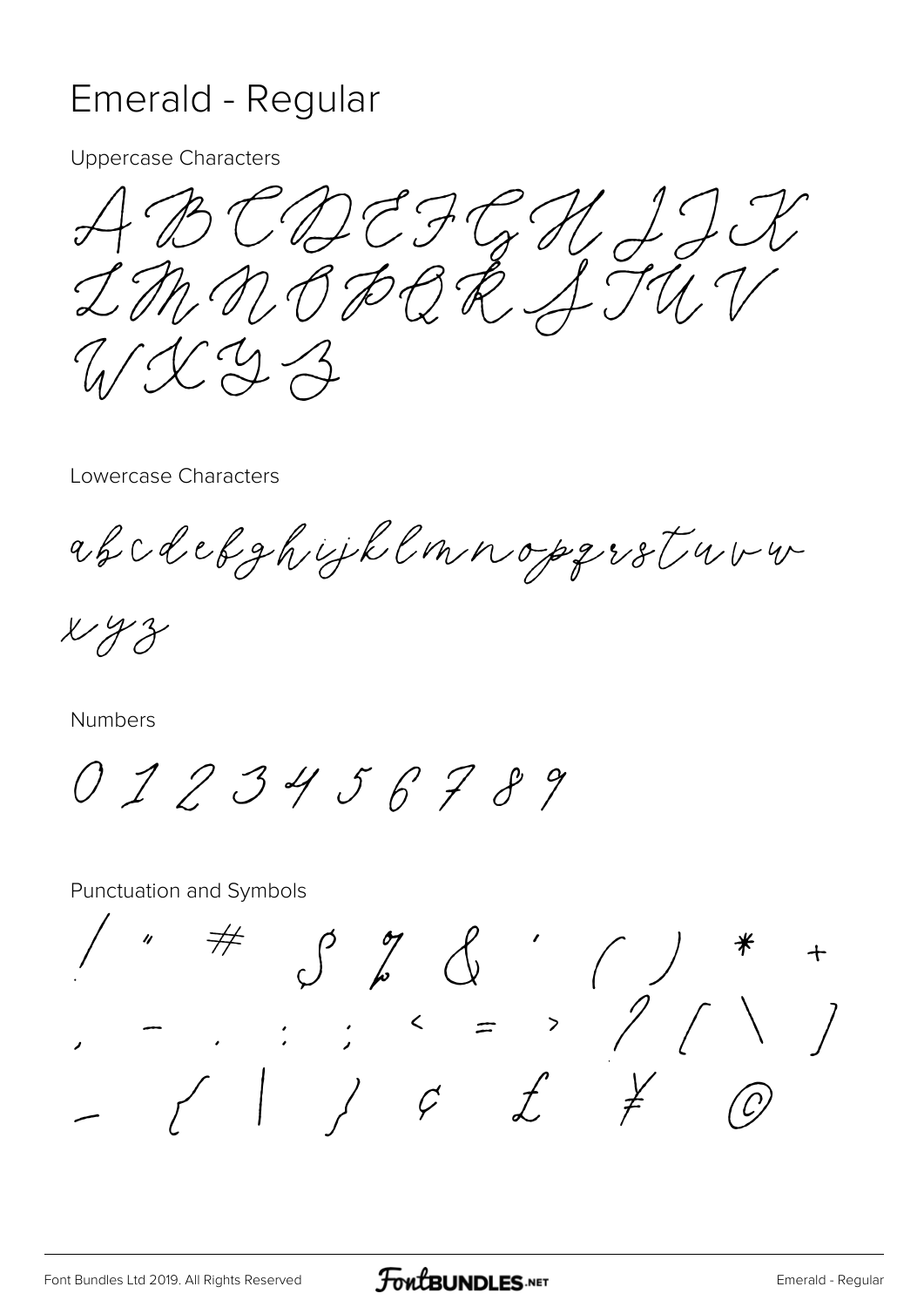$A A A A A C C$  $E$   $E$   $A$   $A$   $A$   $B$   $B$  $O$   $O$   $O$   $U$   $U$   $U$   $U$   $Y$ ß à á â ã ä å ç è  $e$   $e$   $e$   $\overline{\nu}$   $\overline{\nu}$   $\overline{\nu}$   $\overline{\nu}$   $\overline{\nu}$   $\overline{\nu}$   $\overline{\nu}$  $\sigma$   $\sigma$   $\sigma$   $\sigma$   $\tau$   $\sigma$   $\alpha$   $\alpha$   $\alpha$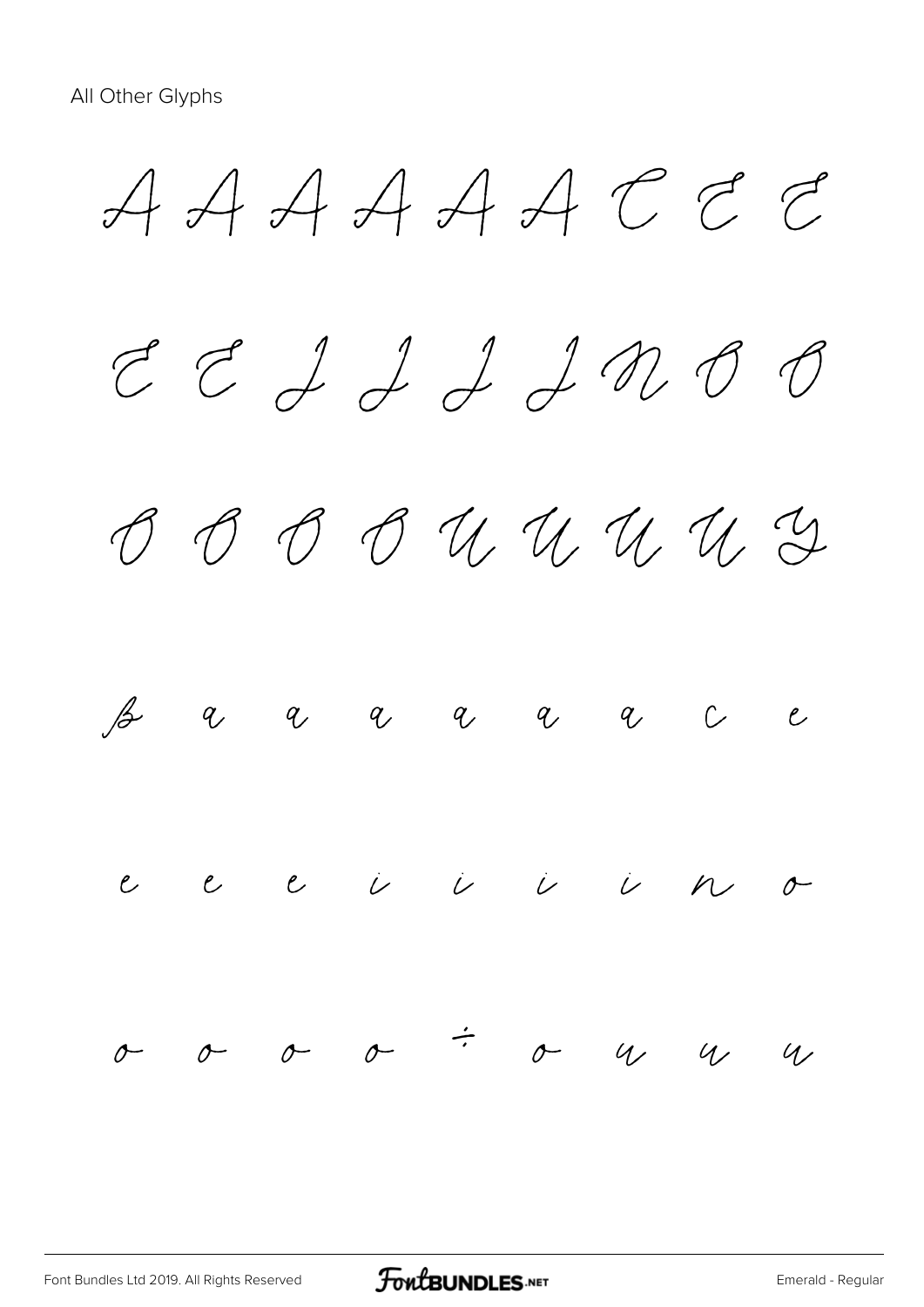$499 - B$ 

bb 2d ee U tt  $\mathcal{L}$ 

pp 88 nn EADCBC

FGHI IXIMN

BBBRSTUVN

L J S D v & v & v

By haif R Cmm

FontBUNDLES.NET